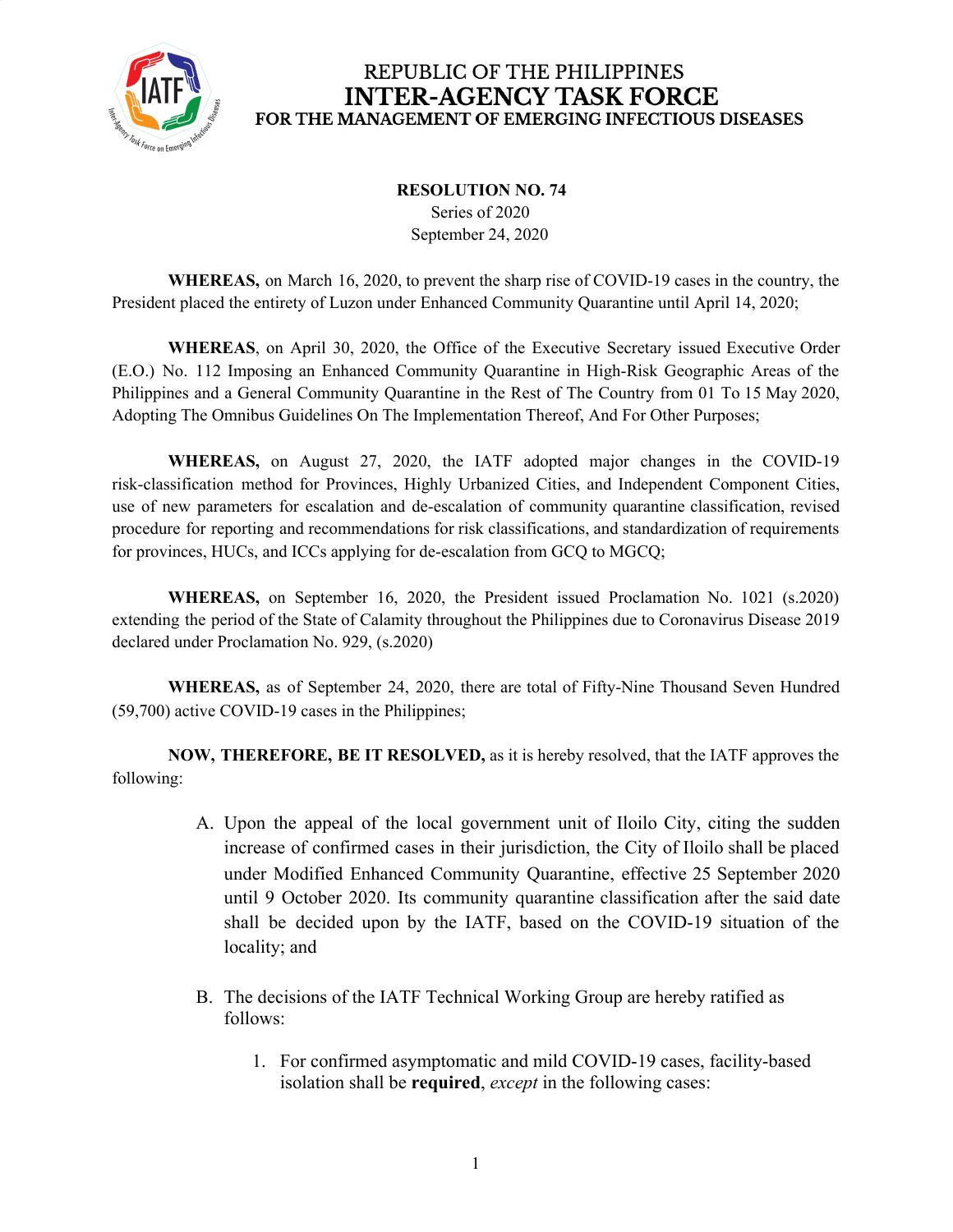

- a. Where, as confirmed by the local health officer, the patient is considered vulnerable or having comorbidities (i.e. minors, senior citizens, people with underlying health conditions, pregnant women, persons with disability who cannot carry-out self-care, and immunocompromised patients) and that his/her home meets the conditions specified in Annex "F" of the Department of Health and the Department of the Interior and Local Government, Joint Administrative Order 2020-0001 or the "*Guidelines on Local Isolation and General Treatment Areas for COVID-19 cases (LIGTAS COVID) and the Community-based Management of Mild COVID-19 Cases*"; or
- b. Where, as confirmed by the local Regional Task Force on COVID-19, the Ligtas COVID-19 Centers within the region are fully occupied and the local government unit does not have sufficient isolation facilities.

As such, the Department of Health and the Department of the Interior and Local Government, in consultation with local experts, are directed to amend Joint Administrative Order No. 2020-0001, specifically on the provisions on the admission of confirmed asymptomatic and mild COVID-19 cases in Ligtas COVID-19 Centers;

- 2. Pursuant to Paragraph 5 Section 7 of the Omnibus Guidelines on the Implementation of Community Quarantine in the Philippines, as amended, which provides that the Boracay Inter-Agency Task Force may regulate travel to and from Boracay Island for purposes of tourism, Boracay Island shall further be reopened under the following protocols and/or guidelines, superseding any previously approved protocols on the matter:
	- a. Effective 01 October 2020, Boracay Island may accept tourists from areas with a community quarantine classification of General Community Quarantine or lower, apart from travelers from Western Visayas;
	- b. The Test-Before-Travel requirement shall be implemented, whereby only those travelers who obtain a negative Reverse Transcription-Polymerase Chain Reaction test result after undergoing the same not earlier than forty-eight (48) hours prior to the date of travel, shall be allowed to travel to the tourist destination. In addition, travelers shall be strongly advised to observe strict quarantine immediately after undergoing the test until the date of travel to the island;
	- c. Age restrictions for this purpose shall be relaxed. Restrictions as to persons with comorbidities will remain to be strictly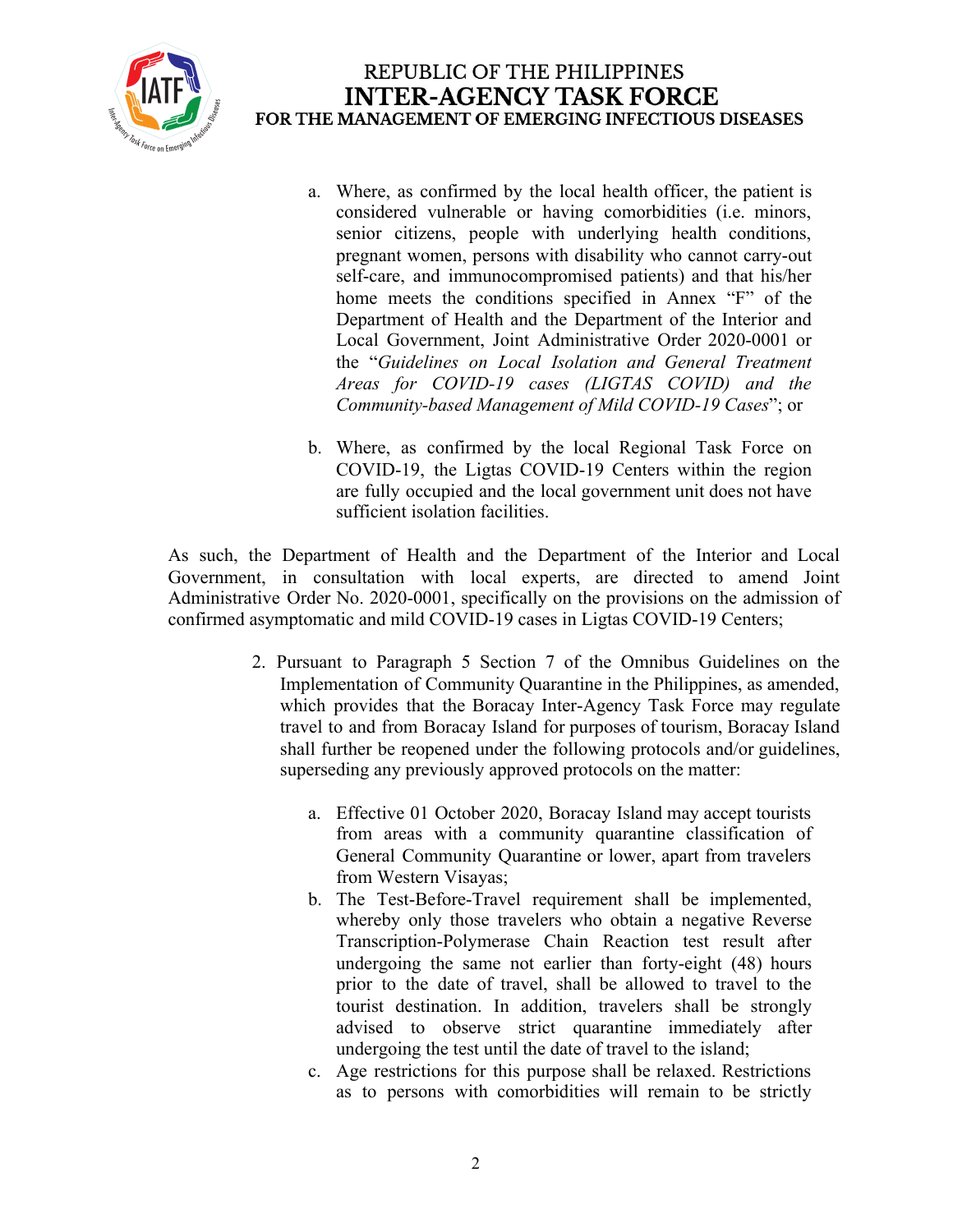

## REPUBLIC OF THE PHILIPPINES **INTER-AGENCY TASK FORCE** FOR THE MANAGEMENT OF EMERGING INFECTIOUS DISEASES

enforced;

- d. Airlines are advised that the Godofredo P. Ramos Airport in Caticlan, Municipality of Malay will be the only port of entry for tourists traveling by air. A central point shall be established to screen tourists travelling by land, air, or sea; and
- e. Minimum health and safety guidelines as well as emergency response protocols must be in place, and a COVID-19 Laboratory in the locality must be operational.

**RESOLVED FURTHER,** the Chairperson and/or the Co-Chairperson shall be duly authorized to sign this Resolution for and on behalf of the Inter-Agency Task Force.

**APPROVED** during the 74th Inter-Agency Task Force Meeting, as reflected in the minutes of the meeting, held this 24th of September 2020 *via* video conference.

**KARLO ALEXEI B. NOGRALES** Cabinet Secretary, Office of the Cabinet Secretary IATF Co-Chairperson